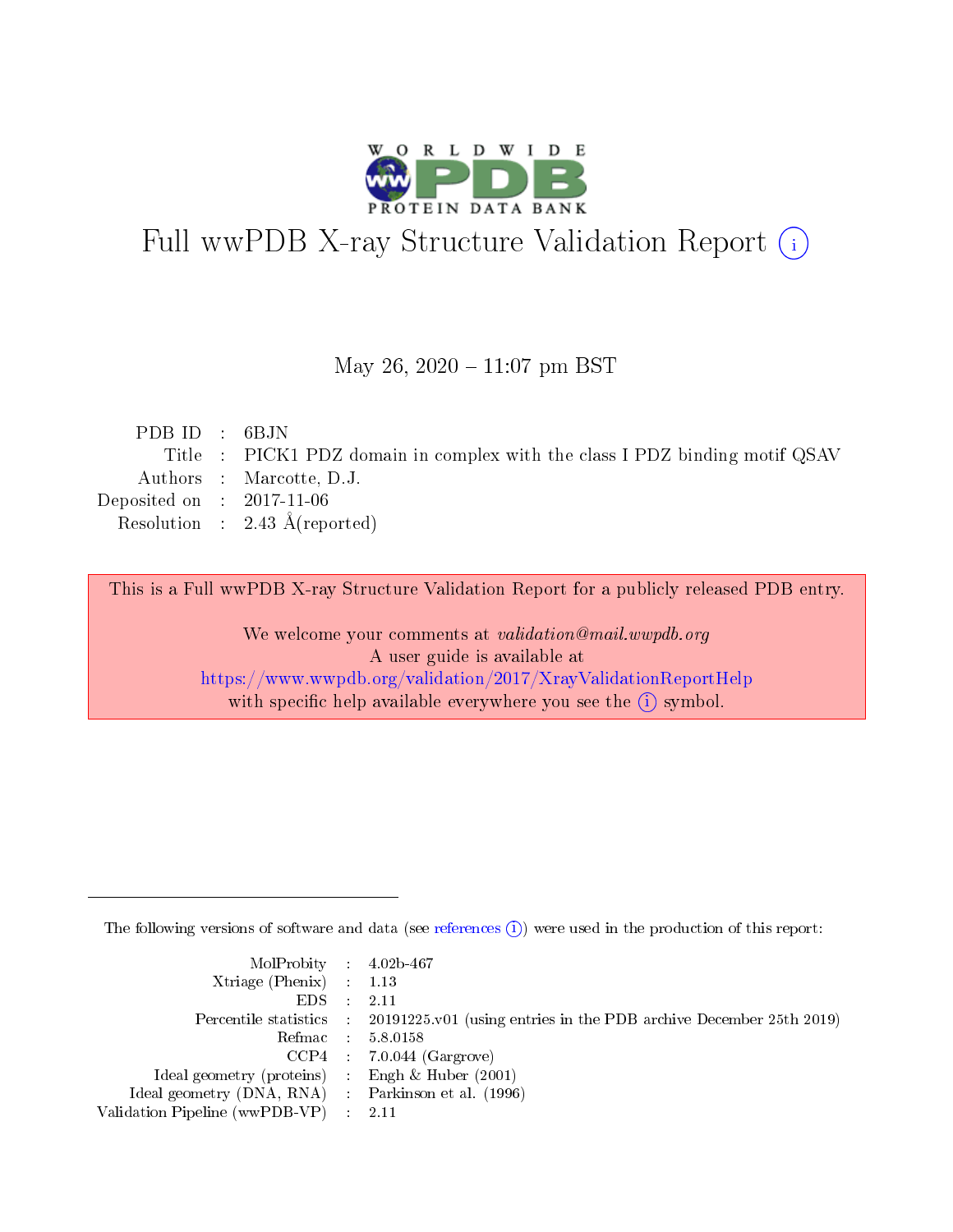# 1 [O](https://www.wwpdb.org/validation/2017/XrayValidationReportHelp#overall_quality)verall quality at a glance  $(i)$

The following experimental techniques were used to determine the structure: X-RAY DIFFRACTION

The reported resolution of this entry is 2.43 Å.

Percentile scores (ranging between 0-100) for global validation metrics of the entry are shown in the following graphic. The table shows the number of entries on which the scores are based.



| Metric                | Whole archive<br>$(\#\text{Entries})$ | Similar resolution<br>(#Entries, resolution range(Å)) |  |  |
|-----------------------|---------------------------------------|-------------------------------------------------------|--|--|
| $R_{free}$            | 130704                                | $1564(2.46-2.42)$                                     |  |  |
| Clashscore            | 141614                                | $1631(2.46-2.42)$                                     |  |  |
| Ramachandran outliers | 138981                                | $1617(2.46-2.42)$                                     |  |  |
| Sidechain outliers    | 138945                                | $1617(2.46-2.42)$                                     |  |  |
| RSRZ outliers         | 127900                                | $1547(2.46-2.42)$                                     |  |  |

The table below summarises the geometric issues observed across the polymeric chains and their fit to the electron density. The red, orange, yellow and green segments on the lower bar indicate the fraction of residues that contain outliers for  $>=3, 2, 1$  and 0 types of geometric quality criteria respectively. A grey segment represents the fraction of residues that are not modelled. The numeric value for each fraction is indicated below the corresponding segment, with a dot representing fractions  $\epsilon=5\%$  The upper red bar (where present) indicates the fraction of residues that have poor fit to the electron density. The numeric value is given above the bar.

| Mol | $Chain \  Length$ | Quality of chain |     |     |  |  |
|-----|-------------------|------------------|-----|-----|--|--|
|     | 1 O E             | 61%              | 12% | 26% |  |  |
|     |                   | 66%              | 7%  | 26% |  |  |

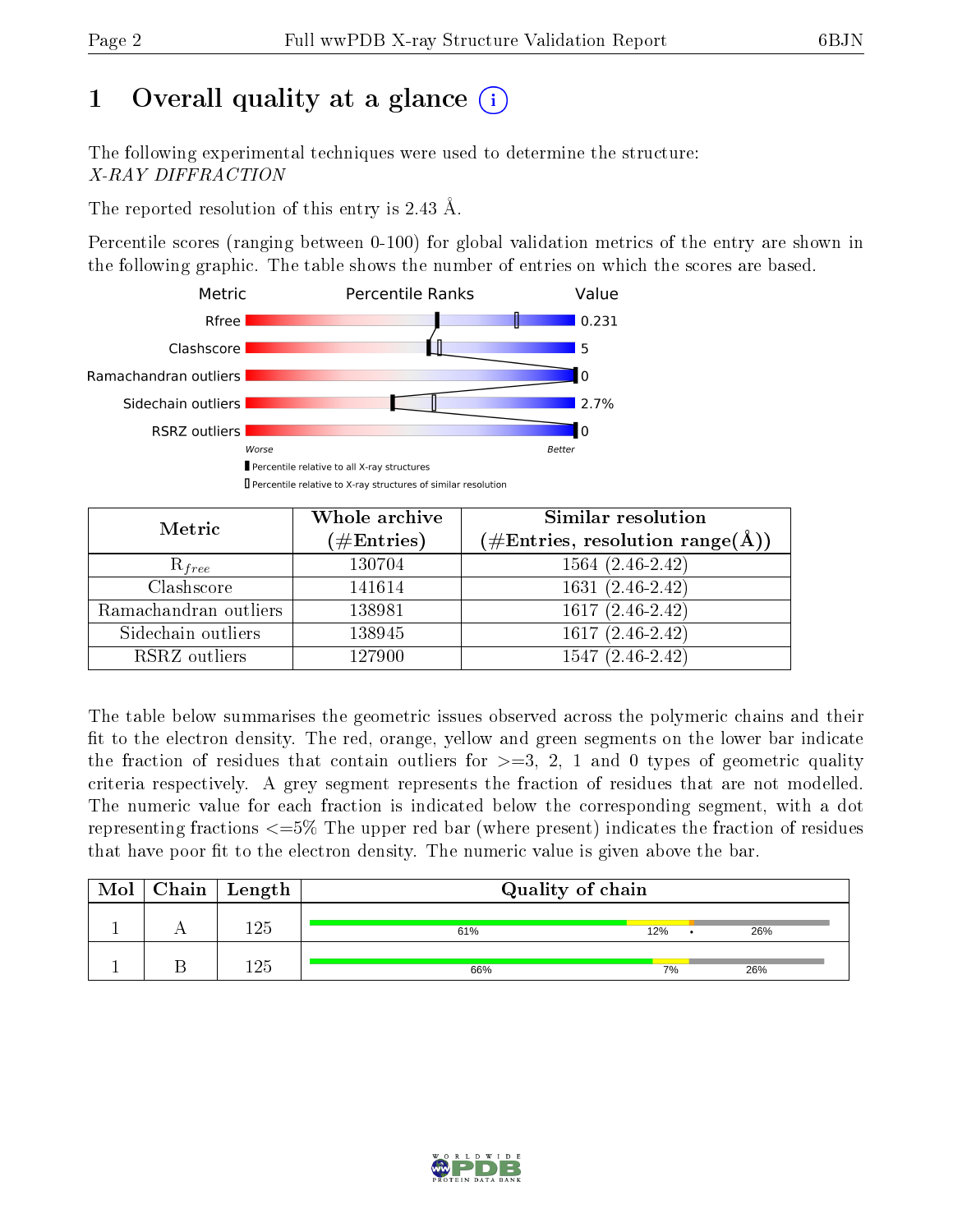# 2 Entry composition (i)

There are 2 unique types of molecules in this entry. The entry contains 1385 atoms, of which 0 are hydrogens and 0 are deuteriums.

In the tables below, the ZeroOcc column contains the number of atoms modelled with zero occupancy, the AltConf column contains the number of residues with at least one atom in alternate conformation and the Trace column contains the number of residues modelled with at most 2 atoms.

| Mol | Chain   Residues | Atoms                                                      |  |               |  |  |  | $\text{ZeroOcc}$   AltConf   Trace |  |
|-----|------------------|------------------------------------------------------------|--|---------------|--|--|--|------------------------------------|--|
|     | 92               | $\begin{array}{ccc} \text{Total} & \text{C} & \end{array}$ |  | -N            |  |  |  |                                    |  |
|     |                  | 677                                                        |  | 425 116 133 3 |  |  |  |                                    |  |
|     | 92               | Total C N                                                  |  |               |  |  |  |                                    |  |
|     |                  | 677                                                        |  | 425 116 133 3 |  |  |  |                                    |  |

Molecule 1 is a protein called PRKCA-binding protein.

| Chain              | Residue  | Modelled                | Actual                   | Comment        | Reference                                  |
|--------------------|----------|-------------------------|--------------------------|----------------|--------------------------------------------|
| А                  | $-15$    | <b>MET</b>              |                          | expression tag | UNP Q9NRD5                                 |
| $\boldsymbol{A}$   | $-14$    | <b>GLY</b>              |                          | expression tag | Q9NRD5<br>UNP.                             |
| А                  | $-13$    | $\overline{HIS}$        |                          | expression tag | UNP<br>Q9NRD5                              |
| $\boldsymbol{A}$   | $-12$    | <b>HIS</b>              | ÷.                       | expression tag | Q9NRD5<br>UNP.                             |
| $\boldsymbol{A}$   | $-11$    | <b>HIS</b>              | -                        | expression tag | Q9NRD5<br><b>UNP</b>                       |
| $\boldsymbol{A}$   | $-10$    | <b>HIS</b>              | $\overline{\phantom{0}}$ | expression tag | Q9NRD5<br><b>UNP</b>                       |
| $\boldsymbol{A}$   | $-9$     | <b>HIS</b>              | $\equiv$                 | expression tag | Q9NRD5<br><b>UNP</b>                       |
| $\boldsymbol{A}$   | $-8$     | <b>HIS</b>              |                          | expression tag | <b>UNP</b><br>Q9NRD5                       |
| $\boldsymbol{A}$   | $-7$     | <b>HIS</b>              |                          | expression tag | Q9NRD5<br><b>UNP</b>                       |
| A                  | $-6$     | <b>HIS</b>              |                          | expression tag | <b>UNP</b><br>$Q9\overline{\mathrm{NRD5}}$ |
| $\boldsymbol{A}$   | $-5$     | LEU                     |                          | expression tag | <b>UNP</b><br>Q9NRD5                       |
| A                  | $-4$     | <b>VAL</b>              |                          | expression tag | Q9NRD5<br><b>UNP</b>                       |
| $\boldsymbol{A}$   | $-3$     | PRO                     | ÷,                       | expression tag | $Q9N\overline{R}D5$<br><b>UNP</b>          |
| $\boldsymbol{A}$   | $-2$     | $\rm{ARG}$              | $\overline{a}$           | expression tag | Q9NRD5<br><b>UNP</b>                       |
| $\overline{\rm A}$ | $-1$     | $\overline{\text{GLY}}$ | ÷,                       | expression tag | <b>UNP</b><br>Q9NRD5                       |
| $\boldsymbol{A}$   | $\theta$ | <b>SER</b>              | $\overline{a}$           | expression tag | Q9NRD5<br><b>UNP</b>                       |
| $\boldsymbol{A}$   | 106      | $\overline{\text{GLN}}$ |                          | expression tag | <b>UNP</b><br>Q9NRD5                       |
| $\overline{A}$     | 107      | <b>SER</b>              |                          | expression tag | Q9NRD5<br><b>UNP</b>                       |
| A                  | 108      | <b>ALA</b>              | ÷,                       | expression tag | Q9NRD5<br><b>UNP</b>                       |
| A                  | 109      | VAL                     |                          | expression tag | $Q9\overline{\mathrm{NRD5}}$<br><b>UNP</b> |
| $\, {\bf B}$       | $-15$    | MET                     |                          | expression tag | Q9NRD5<br><b>UNP</b>                       |
| $\boldsymbol{B}$   | $-14$    | <b>GLY</b>              | $\overline{a}$           | expression tag | $Q9\overline{\mathrm{NRD5}}$<br>UNP        |
| B                  | $-13$    | <b>HIS</b>              | $\overline{a}$           | expression tag | Q9NRD5<br>UNP                              |
| $\, {\bf B}$       | $-12$    | <b>HIS</b>              | -                        | expression tag | Q9NRD5<br>$\ensuremath{\mathrm{UNP}}$      |
| $\, {\bf B}$       | $-11$    | <b>HIS</b>              | L,                       | expression tag | UNP Q9NRD5                                 |

There are 40 discrepancies between the modelled and reference sequences:

Continued on next page...

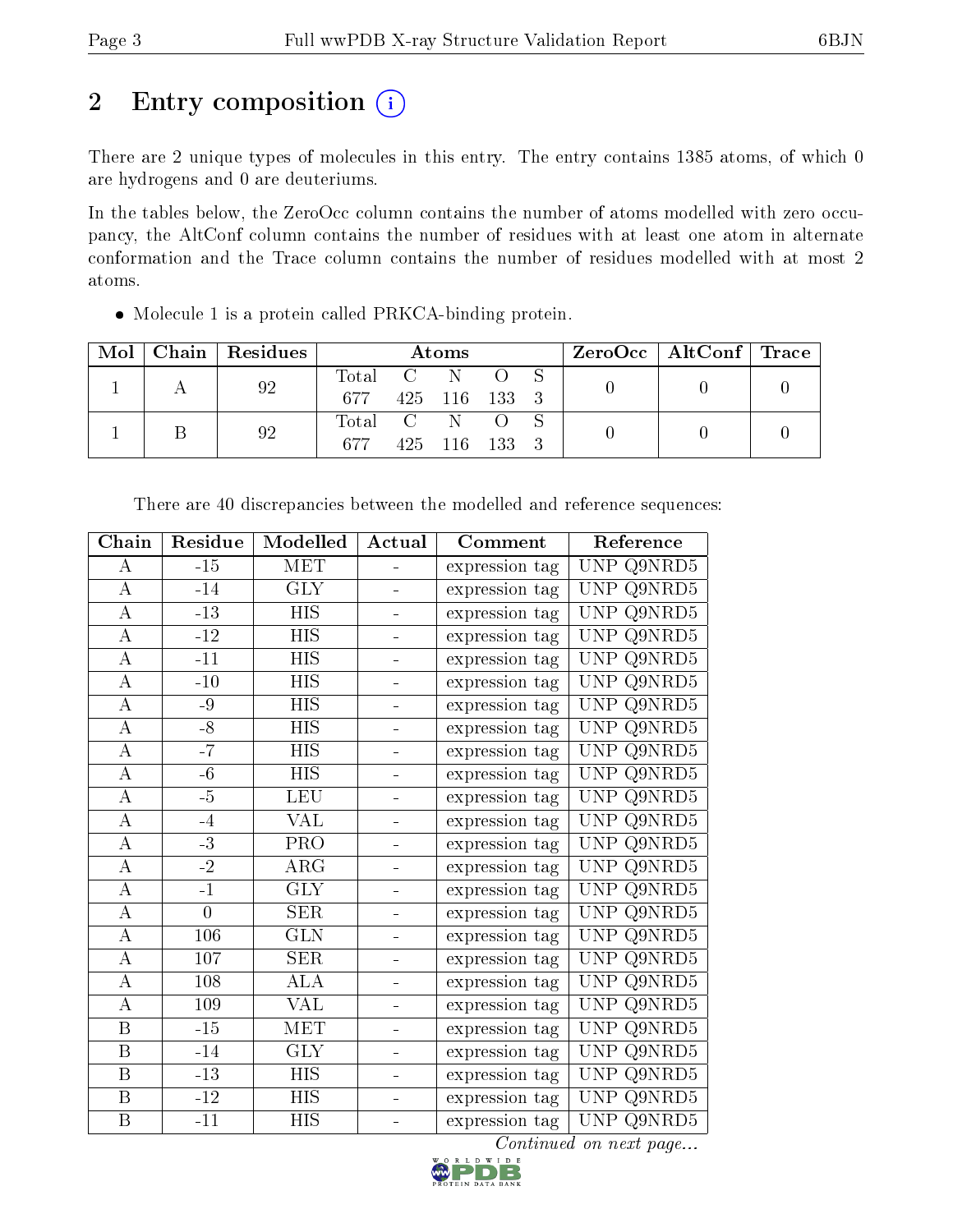| Chain | Residue | Modelled   | Actual | Comment        | Reference  |
|-------|---------|------------|--------|----------------|------------|
| В     | $-10$   | HIS        |        | expression tag | UNP Q9NRD5 |
| В     | -9      | HIS        |        | expression tag | UNP Q9NRD5 |
| B     | $-8$    | HIS        |        | expression tag | UNP Q9NRD5 |
| B     | $-7$    | HIS        |        | expression tag | UNP Q9NRD5 |
| В     | $-6$    | HIS        |        | expression tag | UNP Q9NRD5 |
| В     | $-5$    | LEU        |        | expression tag | UNP Q9NRD5 |
| B     | $-4$    | VAL        |        | expression tag | UNP Q9NRD5 |
| В     | $-3$    | PRO        |        | expression tag | UNP Q9NRD5 |
| В     | $-2$    | $\rm{ARG}$ |        | expression tag | UNP Q9NRD5 |

B -1 GLY - expression tag UNP Q9NRD5 B 0 SER - expression tag UNP Q9NRD5 B 106 GLN - expression tag UNP Q9NRD5 B 107 SER - expression tag UNP Q9NRD5 B 108 ALA - expression tag UNP Q9NRD5 B 109 VAL - expression tag UNP Q9NRD5

Continued from previous page...

• Molecule 2 is water.

|  | $Mol$   Chain   Residues | Atoms         | ZeroOcc   AltConf |
|--|--------------------------|---------------|-------------------|
|  |                          | Total O<br>14 |                   |
|  | 17                       | Total O       |                   |

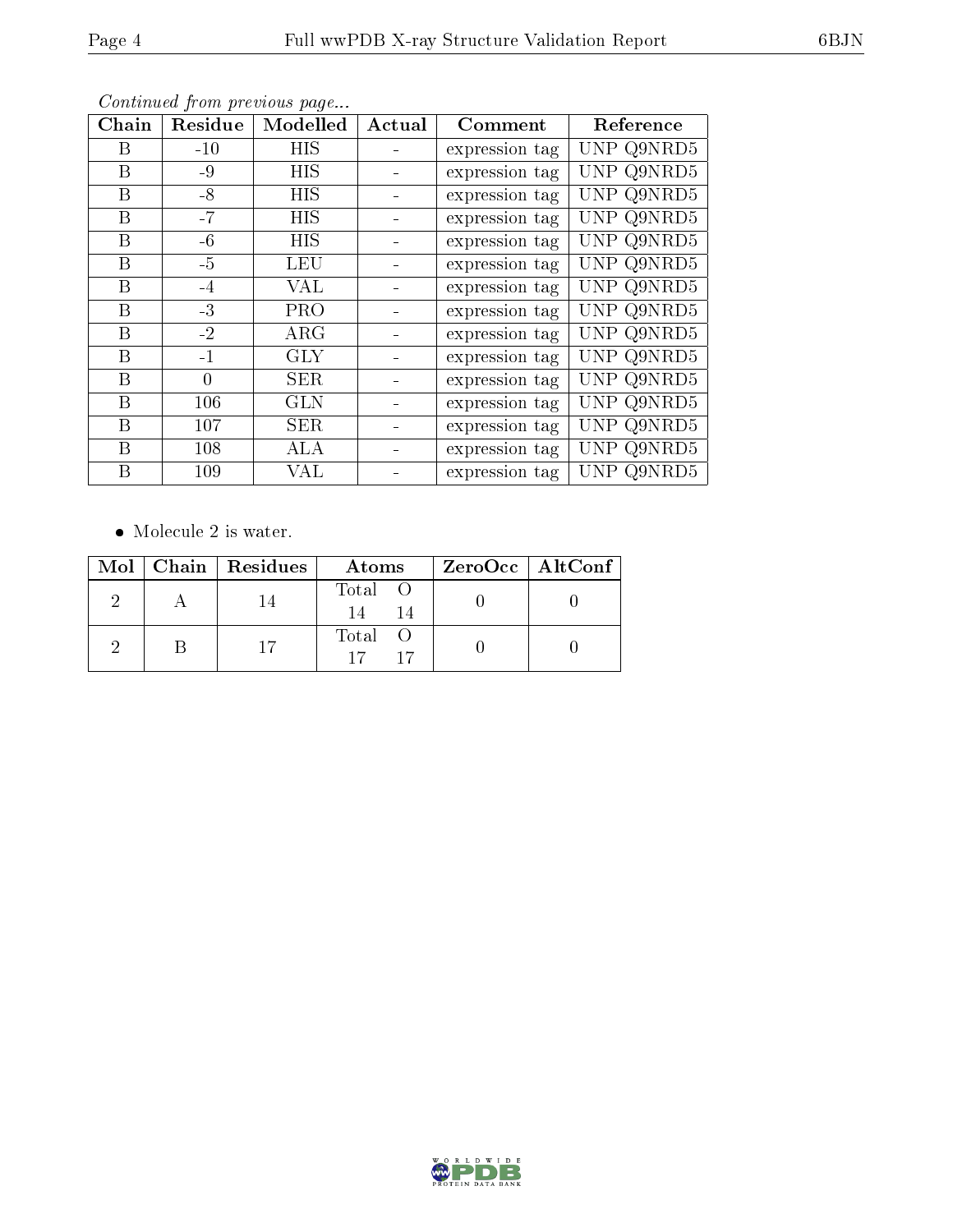# 3 Residue-property plots  $(i)$

These plots are drawn for all protein, RNA and DNA chains in the entry. The first graphic for a chain summarises the proportions of the various outlier classes displayed in the second graphic. The second graphic shows the sequence view annotated by issues in geometry and electron density. Residues are color-coded according to the number of geometric quality criteria for which they contain at least one outlier: green  $= 0$ , yellow  $= 1$ , orange  $= 2$  and red  $= 3$  or more. A red dot above a residue indicates a poor fit to the electron density (RSRZ  $> 2$ ). Stretches of 2 or more consecutive residues without any outlier are shown as a green connector. Residues present in the sample, but not in the model, are shown in grey.



• Molecule 1: PRKCA-binding protein

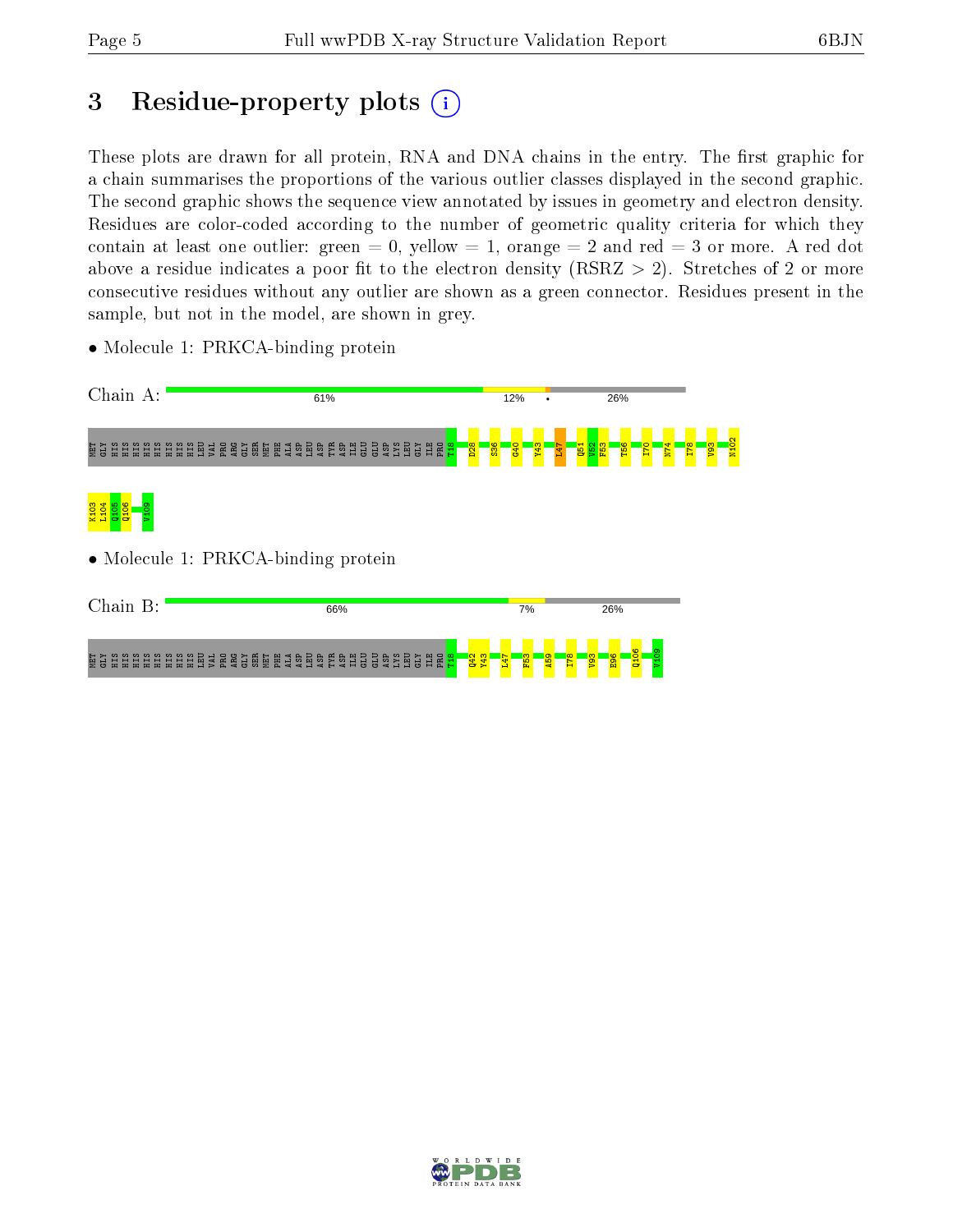# 4 Data and refinement statistics  $(i)$

| Property                                                             | Value                                              | Source     |
|----------------------------------------------------------------------|----------------------------------------------------|------------|
| Space group                                                          | $\overline{P}32$                                   | Depositor  |
| Cell constants                                                       | $54.47$ Å $78.12$ Å<br>$54.47\text{\AA}$           |            |
| a, b, c, $\alpha$ , $\beta$ , $\gamma$                               | $90.00^\circ$<br>$90.00^{\circ}$<br>$120.00^\circ$ | Depositor  |
| Resolution $(\AA)$                                                   | $\overline{47.18 - 2.43}$                          | Depositor  |
|                                                                      | $47.18 - 2.43$                                     | <b>EDS</b> |
| % Data completeness                                                  | $98.4(47.18-2.43)$                                 | Depositor  |
| (in resolution range)                                                | 98.3 (47.18-2.43)                                  | <b>EDS</b> |
| $R_{merge}$                                                          | (Not available)                                    | Depositor  |
| $\overline{\mathbf{R}}_{\underline{sym}}$                            | (Not available)                                    | Depositor  |
| $\sqrt{I/\sigma(I)} > 1$                                             | $1.99$ (at $2.42\text{\AA}$ )                      | Xtriage    |
| Refinement program                                                   | <b>REFMAC 5.8.0158</b>                             | Depositor  |
| $R, R_{free}$                                                        | 0.194, 0.220                                       | Depositor  |
|                                                                      | 0.206<br>, 0.231                                   | DCC        |
| $R_{free}$ test set                                                  | $514$ reflections $(5.38\%)$                       | wwPDB-VP   |
| Wilson B-factor $(A^2)$                                              | 39.5                                               | Xtriage    |
| Anisotropy                                                           | 0.045                                              | Xtriage    |
| Bulk solvent $k_{sol}(e/\mathring{A}^3)$ , $B_{sol}(\mathring{A}^2)$ | $0.34$ , $7.8$                                     | <b>EDS</b> |
| L-test for twinning <sup>2</sup>                                     | $< L >$ = 0.52, $< L2$ > = 0.36                    | Xtriage    |
|                                                                      | $\overline{0.259}$ for -h,-k,l                     |            |
| Estimated twinning fraction                                          | $0.058$ for h,-h-k,-l                              | Xtriage    |
|                                                                      | $0.053$ for $-k,-h,-l$                             |            |
| $F_o, F_c$ correlation                                               | 0.94                                               | <b>EDS</b> |
| Total number of atoms                                                | 1385                                               | wwPDB-VP   |
| Average B, all atoms $(A^2)$                                         | 39.0                                               | wwPDB-VP   |

Xtriage's analysis on translational NCS is as follows: The largest off-origin peak in the Patterson function is  $5.70\%$  of the height of the origin peak. No significant pseudotranslation is detected.

<sup>&</sup>lt;sup>2</sup>Theoretical values of  $\langle |L| \rangle$ ,  $\langle L^2 \rangle$  for acentric reflections are 0.5, 0.333 respectively for untwinned datasets, and 0.375, 0.2 for perfectly twinned datasets.



<span id="page-5-1"></span><span id="page-5-0"></span><sup>1</sup> Intensities estimated from amplitudes.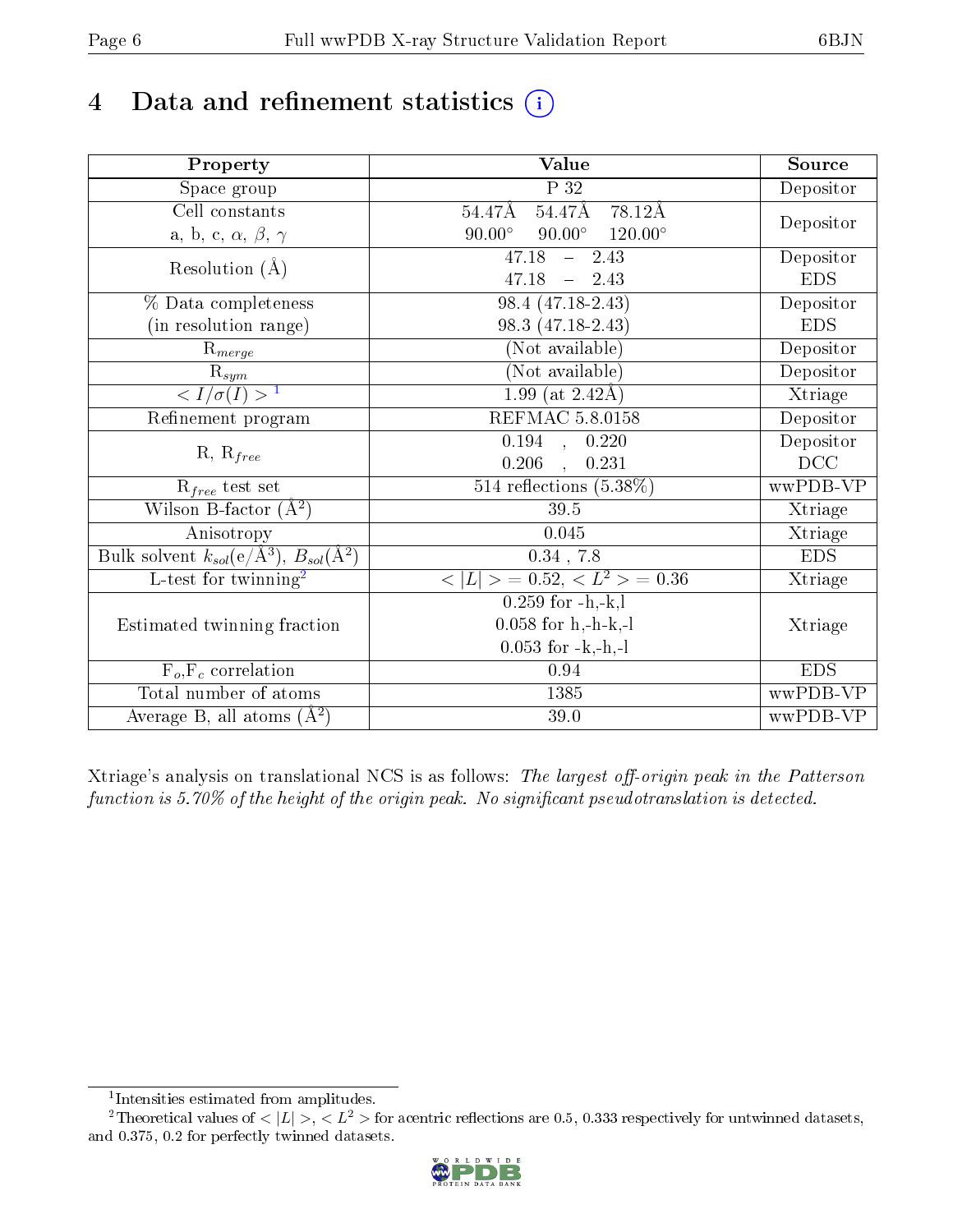# 5 Model quality  $(i)$

## 5.1 Standard geometry  $(i)$

The Z score for a bond length (or angle) is the number of standard deviations the observed value is removed from the expected value. A bond length (or angle) with  $|Z| > 5$  is considered an outlier worth inspection. RMSZ is the root-mean-square of all Z scores of the bond lengths (or angles).

| Mol | Chain |      | Bond lengths                 | Bond angles |                   |  |
|-----|-------|------|------------------------------|-------------|-------------------|--|
|     |       | RMSZ | $\vert \# \vert Z \vert > 5$ | RMSZ        | $\# Z  > 5$       |  |
|     |       | 0.82 | /684                         | 0.96        | $2/924$ $(0.2\%)$ |  |
|     | В     | 0.80 | 0/684                        | 0.92        | 0/924             |  |
| ΑH  | Аll   | 0.81 | 0/1368                       | 0.94        | 2/1848            |  |

There are no bond length outliers.

All (2) bond angle outliers are listed below:

| Mol | Chain | $\operatorname{Res}$ | $\lq$ Type | Atoms     |         | Observed $(^\circ)$ | Ideal( $^{\circ}$ ) |
|-----|-------|----------------------|------------|-----------|---------|---------------------|---------------------|
|     |       |                      | TYR        | $CB-CA-C$ | $-6.04$ | 98.32               | 110.40              |
|     |       |                      | ASP        | CB-CG-OD1 | 5.06    | 122.86              |                     |

There are no chirality outliers.

There are no planarity outliers.

### $5.2$  Too-close contacts  $(i)$

In the following table, the Non-H and H(model) columns list the number of non-hydrogen atoms and hydrogen atoms in the chain respectively. The H(added) column lists the number of hydrogen atoms added and optimized by MolProbity. The Clashes column lists the number of clashes within the asymmetric unit, whereas Symm-Clashes lists symmetry related clashes.

|  |      |      | Mol   Chain   Non-H   H(model)   H(added)   Clashes   Symm-Clashes |
|--|------|------|--------------------------------------------------------------------|
|  |      | 696  |                                                                    |
|  | 67'  | 696  |                                                                    |
|  |      |      |                                                                    |
|  |      |      |                                                                    |
|  | 1385 | 1392 |                                                                    |

The all-atom clashscore is defined as the number of clashes found per 1000 atoms (including hydrogen atoms). The all-atom clashscore for this structure is 5.

All (14) close contacts within the same asymmetric unit are listed below, sorted by their clash

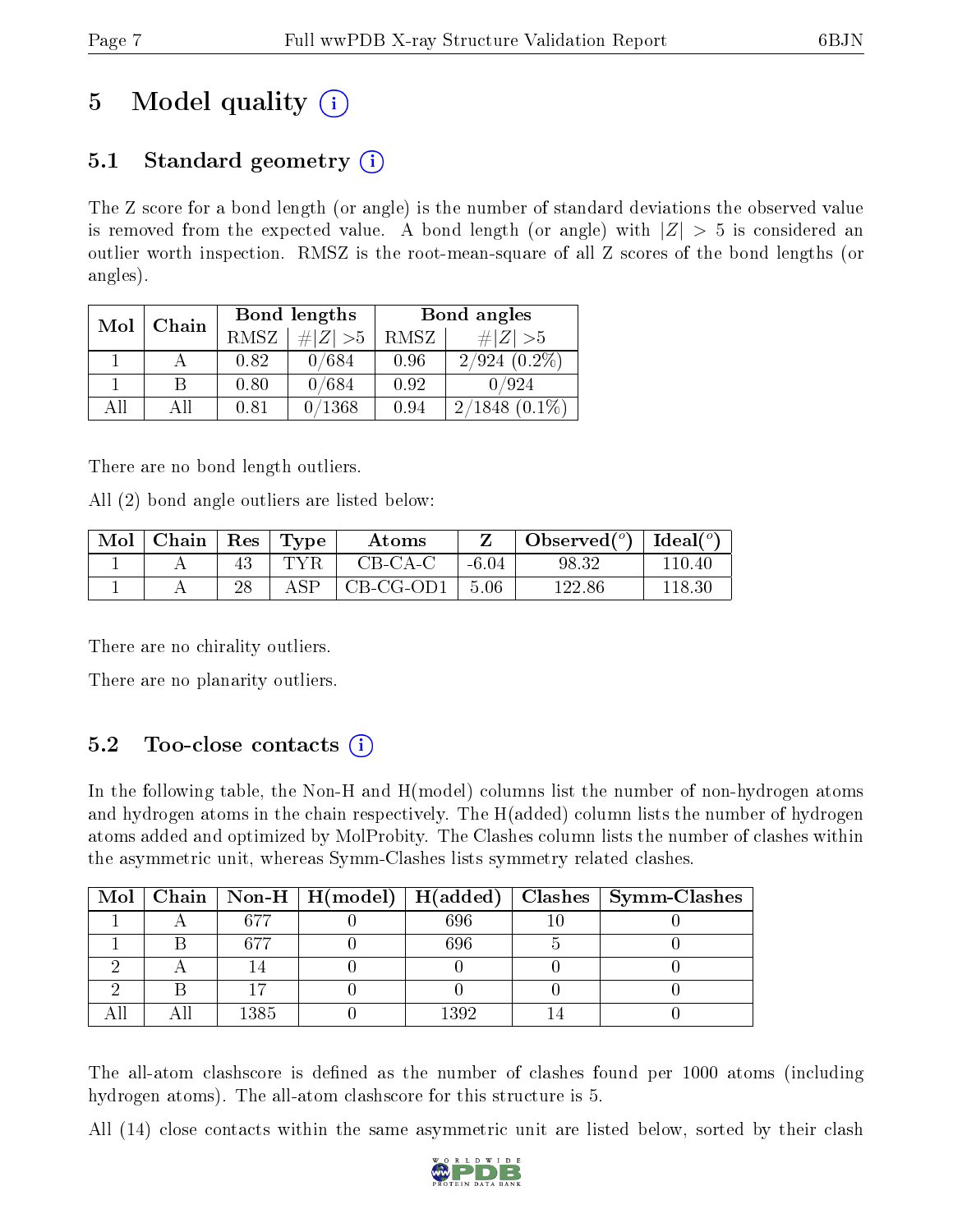| Atom-1            | $\boldsymbol{\mathrm{Atom}\text{-}2}$ | Interatomic<br>distance $(A)$ | Clash<br>overlap $(A)$ |  |
|-------------------|---------------------------------------|-------------------------------|------------------------|--|
| 1:A:47:LEU:HD13   | 1: A:78: ILE: HD12                    | 1.67                          | 0.76                   |  |
| 1: A:70: ILE:O    | 1: A:78: ILE: HDI1                    | 1.94                          | 0.67                   |  |
| 1:B:42:GLN:HG2    | 1:B:43:TYR:CE2                        | 2.43                          | 0.54                   |  |
| 1:A:74:ASN:HD21   | 1: A:93: VAL:HGI1                     | 1.73                          | 0.53                   |  |
| 1:A:47:LEU:CD1    | 1:A:78:ILE:HD12                       | 2.39                          | 0.51                   |  |
| 1: A:36: SER:OG   | 1:B:106:GLN:HB3                       | 2.15                          | 0.46                   |  |
| 1:A:102:ASN:HB3   | 1:A:104:LEU:HD13                      | 1.99                          | 0.45                   |  |
| 1:B:93:VAL:HG12   | 1: B:96: GLU:O                        | 2.19                          | 0.42                   |  |
| 1: B: 53: PHE: O  | 1:B:59:ALA:HB2                        | 2.19                          | 0.42                   |  |
| 1: A:40: GLY:HA3  | 1:A:47:LEU:HD21                       | 2.02                          | 0.41                   |  |
| 1: B:93: VAL:CG1  | 1: B:96: GLU:O                        | 2.67                          | 0.41                   |  |
| 1: A: 103: LYS: O | 1: A: 104: LEU: HD12                  | 2.19                          | 0.41                   |  |
| 1: A:53:PHE:O     | 1: A:56:THR:OG1                       | 2.18                          | 0.41                   |  |
| 1: A:36: SER:HB3  | 1: A:51: GLN:H                        | 1.87                          | $0.40\,$               |  |

magnitude.

There are no symmetry-related clashes.

### 5.3 Torsion angles (i)

#### 5.3.1 Protein backbone  $(i)$

In the following table, the Percentiles column shows the percent Ramachandran outliers of the chain as a percentile score with respect to all X-ray entries followed by that with respect to entries of similar resolution.

The Analysed column shows the number of residues for which the backbone conformation was analysed, and the total number of residues.

| Mol | Chain | Analysed                      | Favoured  |          | Allowed   Outliers | Percentiles                                  |  |
|-----|-------|-------------------------------|-----------|----------|--------------------|----------------------------------------------|--|
|     |       | 90/125(72%)                   | 88 (98\%) | $2(2\%)$ |                    | $\mid$ 100 $\mid$ 100 $\mid$                 |  |
|     |       | 90/125(72%)                   | 87(97%)   | 3(3%)    |                    | 100<br>$\vert$ 100                           |  |
| All | Аll   | $180/250$ (72\%)   175 (97\%) |           | 5(3%)    |                    | $100\text{ }$<br>$^{\prime}$ 100 $^{\prime}$ |  |

There are no Ramachandran outliers to report.

#### 5.3.2 Protein sidechains (i)

In the following table, the Percentiles column shows the percent sidechain outliers of the chain as a percentile score with respect to all X-ray entries followed by that with respect to entries of similar

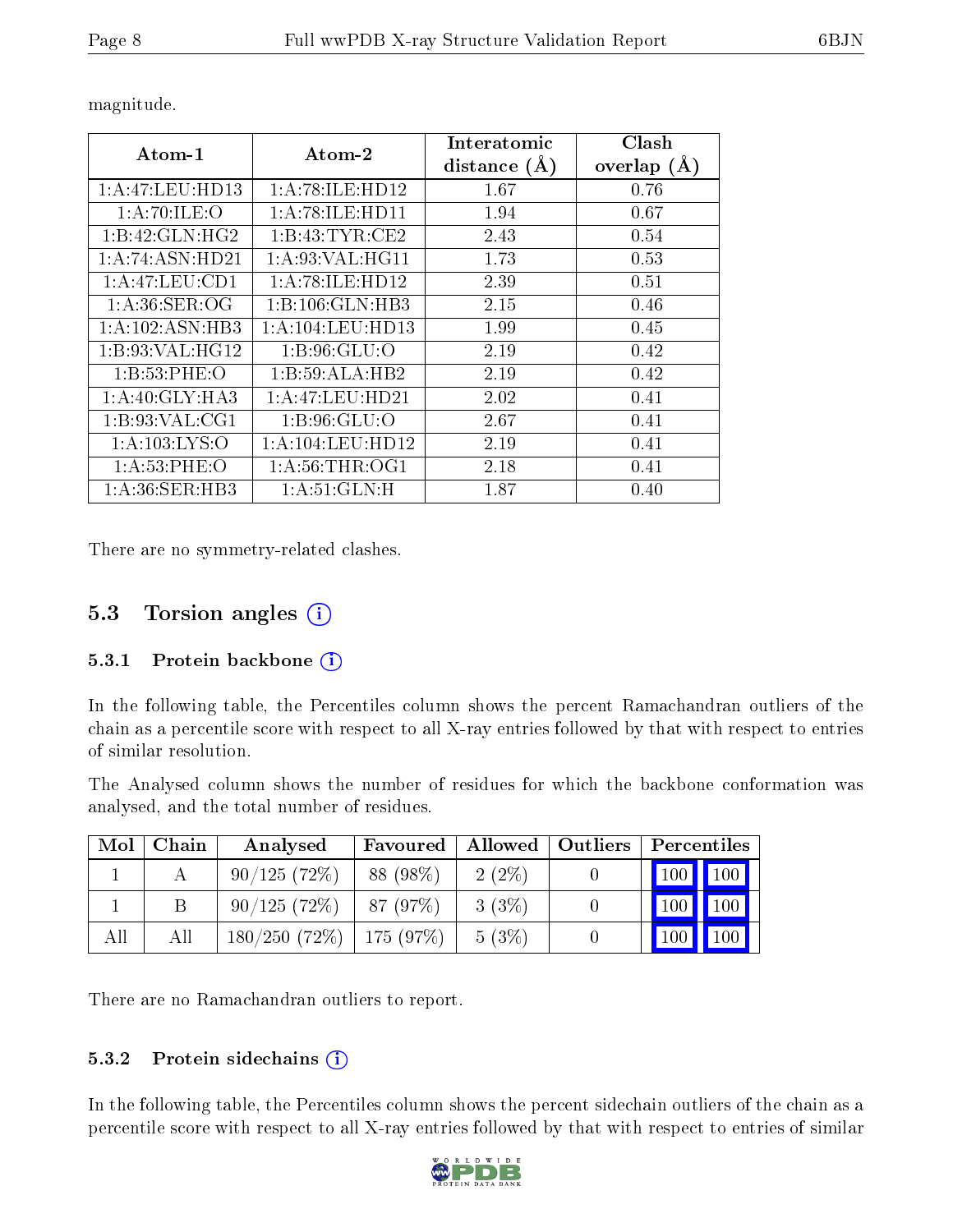resolution.

The Analysed column shows the number of residues for which the sidechain conformation was analysed, and the total number of residues.

| Mol | Chain | Analysed     | Rotameric   Outliers |          | Percentiles     |  |
|-----|-------|--------------|----------------------|----------|-----------------|--|
|     |       | 73/102(72%)  | 71 (97%)             | $2(3\%)$ | 57<br>44        |  |
|     |       | 73/102(72%)  | 71 (97\%)            | 2(3%)    | -57<br>44       |  |
| All | All   | 146/204(72%) | 142 (97%)            | $4(3\%)$ | <b>57</b><br>44 |  |

All (4) residues with a non-rotameric sidechain are listed below:

| Mol | Chain | Res | <b>Type</b> |
|-----|-------|-----|-------------|
|     |       |     | LEU         |
|     |       | 106 | GLN         |
|     |       | 47  | LEU         |
|     |       |     | H.F         |

Some sidechains can be flipped to improve hydrogen bonding and reduce clashes. All (3) such sidechains are listed below:

| Mol | Chain | Res | Type |
|-----|-------|-----|------|
|     |       |     | GLN  |
|     |       |     |      |
|     |       |     | 71 N |

#### 5.3.3 RNA (i)

There are no RNA molecules in this entry.

### 5.4 Non-standard residues in protein, DNA, RNA chains (i)

There are no non-standard protein/DNA/RNA residues in this entry.

### 5.5 Carbohydrates  $(i)$

There are no carbohydrates in this entry.

### 5.6 Ligand geometry  $(i)$

There are no ligands in this entry.

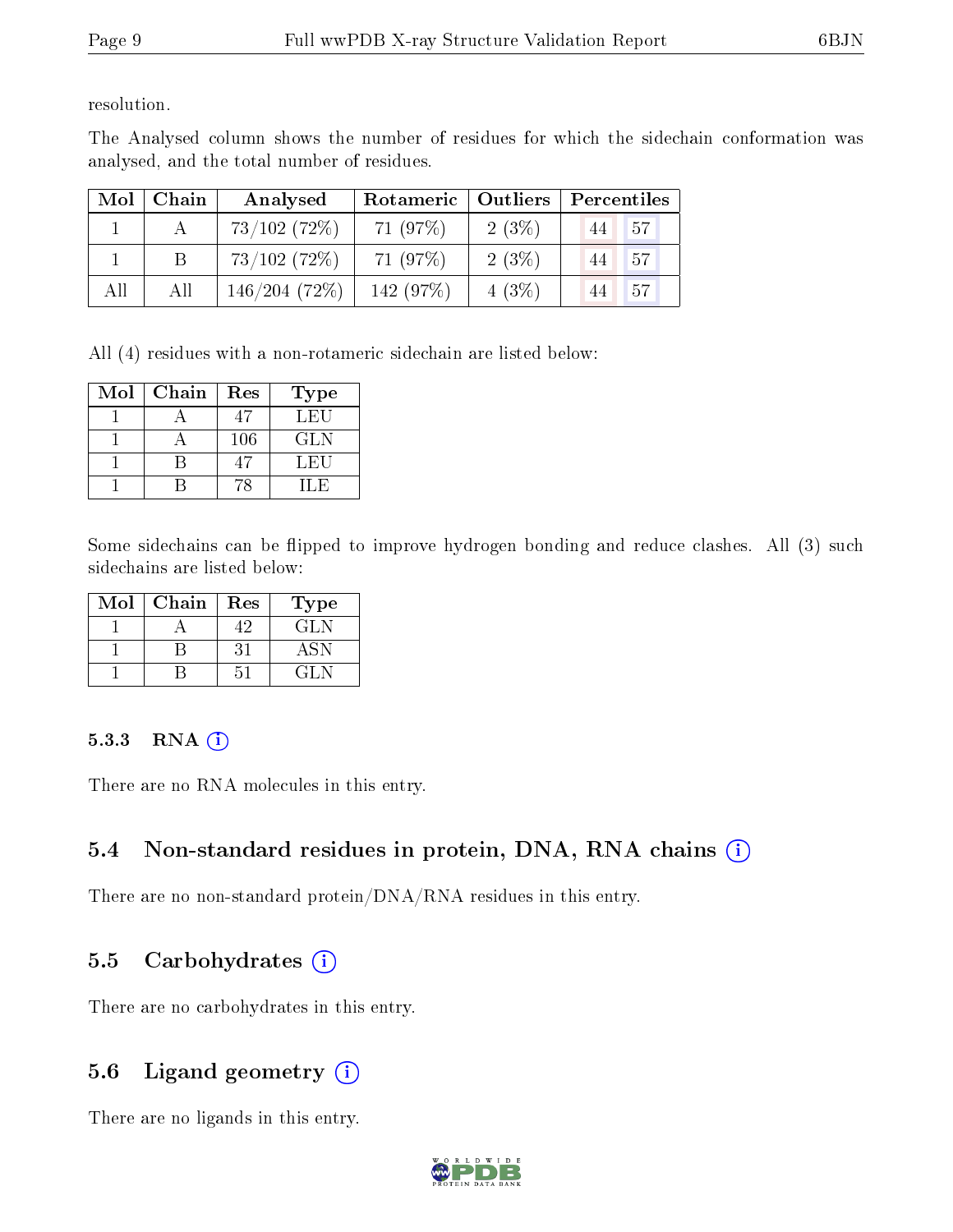## 5.7 [O](https://www.wwpdb.org/validation/2017/XrayValidationReportHelp#nonstandard_residues_and_ligands)ther polymers (i)

There are no such residues in this entry.

## 5.8 Polymer linkage issues (i)

There are no chain breaks in this entry.